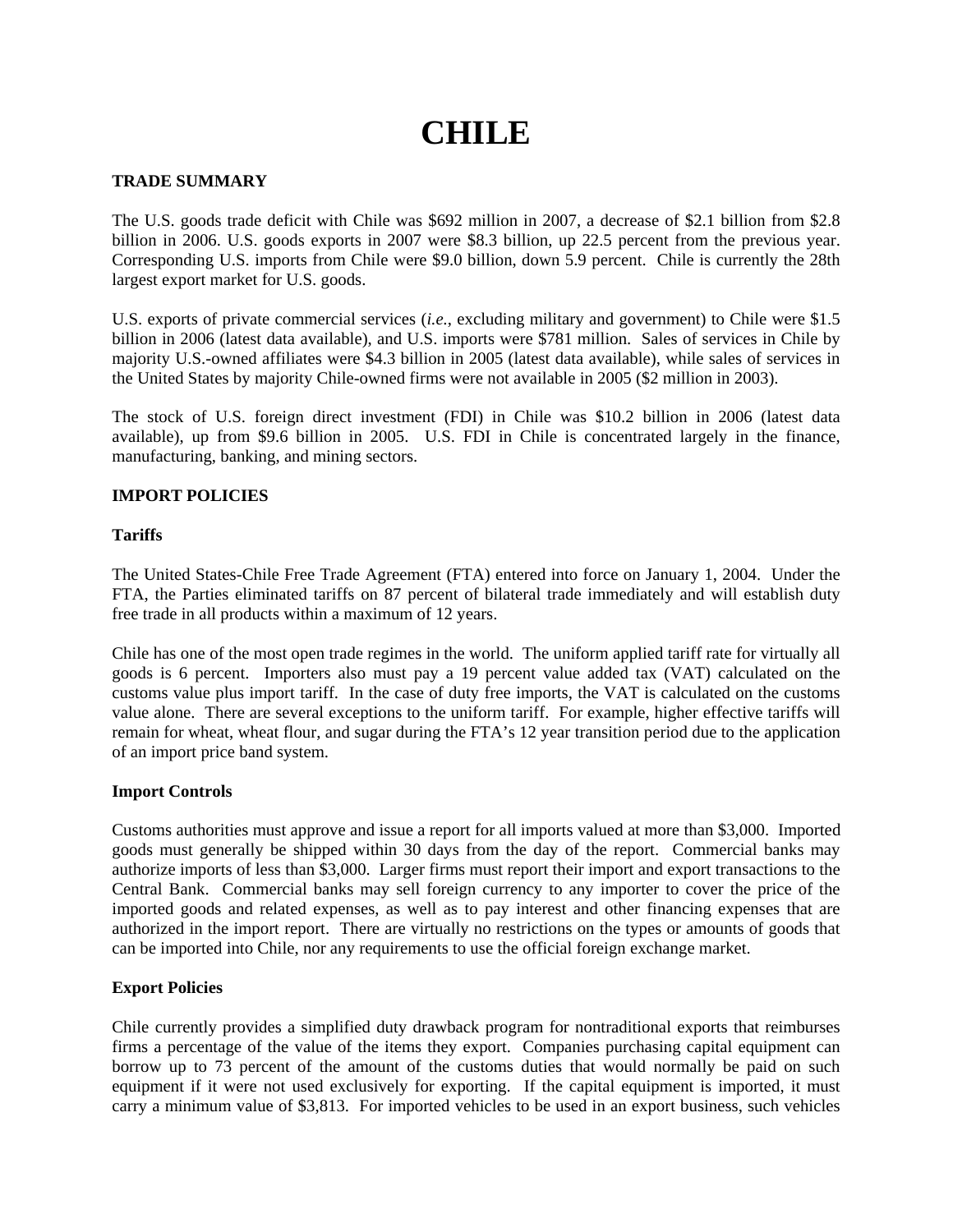must have a minimum value of \$4,830. Another export promotion measure lets all exporters defer import duties for up to 7 years on imported capital equipment or receive an equivalent subsidy for domesticallyproduced capital goods.

In accordance with its commitments under the FTA, Chile is eliminating, over a transition period, the use of duty drawback and duty deferral for imports that are incorporated into any goods exported to the United States. Full drawback rights are allowed for the first 8 years from entry into force of the FTA. Beginning with year 9, the amount of drawback allowed is reduced until it reaches zero by year 12. However, the Chilean Congress is currently reviewing a bill that will continue providing support to small and medium sized enterprises (SMEs) and increases the funds available for credit financing of their exports. In 2007, the Chilean government approved \$90 million for the program.

Under Chile's separate VAT reimbursement policy, exporters have the right to recoup the VAT they have paid when purchasing goods and using services intended for export activities. To be eligible for the VAT reimbursement policy, exporters must have annual sales of less than \$16.7 million.

Chile also offers the Guarantee Fund (*Fondo de Garantia*) for SMEs. Through this fund, Chile guarantees access to credit provided by financial institutions and technical cooperation agencies to SMEs. This Guarantee Fund benefits all those nonagricultural entrepreneurs whose annual gross sales do not exceed \$8.2 million, and agricultural producers with annual gross sales less than \$460,000.

Chile's Development Promotion Agency (CORFO) provides access to medium- and long-term financial credit for exporting companies. It also provides credit to their export clients abroad. The maximum loan for Chilean exporters is \$3 million. The credits for foreign clients are granted through commercial banks in the destination country. The program has been designed for Chilean companies with annual sales of up to \$30 million that export goods and services. Through the Coverage of Bank Loans to Exporter program (COBEX), CORFO provides loan default risk coverage to the banks that give loans to SMEs. Coverage can be up to 50 percent of the balance of unpaid capital on loans made to eligible exporters. This benefit is only available for exporting companies with annual sales (domestic and international) of up to \$20 million.

# **Export Controls**

Chilean customs authorities approve and issue export reports. Exported goods must generally be shipped within 90 days from the date of the export report, but this period may be extended under certain conditions. Exporters may freely dispose of hard currency derived from exports. As with imports, exporters may use the formal or informal exchange market. Large firms must report all exports to the Chilean Central Bank, except for copper exports, which are authorized by the Chilean Copper Commission. Duty free import of materials used in products for export within 180 days is permitted with prior authorization. Free-zone imports are exempt from duties and VAT if re-exported.

# **Nontariff Barriers**

Chile maintains a complex price band system for wheat, wheat flour, and sugar that will be phased out by 2016 under the FTA for imports from the United States. The price band system was created in 1985 and is intended to guarantee a minimum and maximum price for the covered commodities. When certain cost, insurance, and freight (CIF) prices (as calculated by Chilean authorities) fall below the set minimum price, a special tax is added to the tariff rate to raise the price to the minimum price. The government sets a minimum import price that is normally higher than both international and Chilean domestic prices. Beginning in 2008, the minimum price will be adjusted downward by 2 percent a year, until 2014, when Chile's President will evaluate whether to continue the price band system or eliminate it prior to the 2016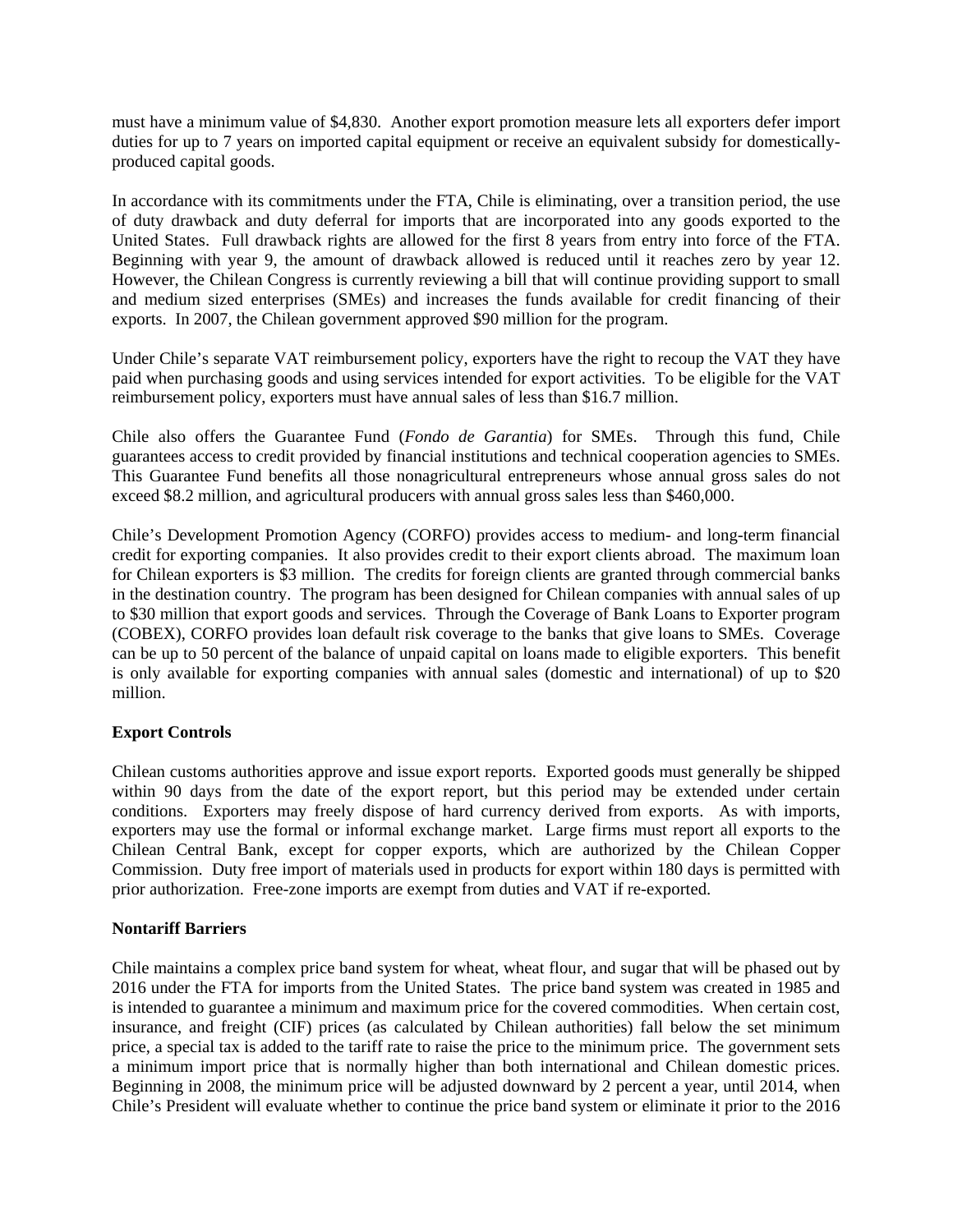FTA obligation. Mixtures (*e.g.*, high fructose corn syrup) containing more than 65 percent sugar content are now subject to the sugar price band system.

The export/import process requires contracting the services of a specialized professional called a Customs Agent. The Customs Agent is the link between the exporter/importer and the National Customs Service. The Agent's mission is to facilitate foreign trade operations and to act as the official representative of the exporter/importer in the country. Agent fees are not standardized.

#### **STANDARDS, TESTING, LABELING, AND CERTIFICATION**

Prior to the FTA, many of Chile's trade restrictive sanitary and phytosanitary (SPS) requirements prevented the entry of a number of U.S. agricultural and food exports. The FTA created a SPS committee between the parties that meets annually to discuss issues and to attempt to resolve trade concerns.

In December 2003, Chile closed its market to all U.S. beef and beef products due to the detection of a case of Bovine Spongiform Encephalopathy (BSE) in Washington State. In July 2005, Chile agreed to partially re-open the market for U.S. deboned beef from animals under 30 months of age. World Organization for Animal Health (OIE) guidelines provide for scientifically-based conditions under which all beef and beef products from animals of any age can be safely traded. In May 2007, the OIE classified the United States as controlled risk for BSE. The United States will continue to work with Chile to achieve a full re-opening of Chile's market to beef and beef products from the United States, in line with OIE guidelines and the OIE's classification of the United States as controlled risk status for BSE through the use of established fora.

According to the Chilean Ministry of Health, all pork slaughtered in Chile must be tested for trichinae or cold treated. Pork meat for export to Chile from the United States is usually cold treated for destruction of trichinae, since testing for trichinae is not cost effective nor a common practice in the United States. In October 2007, Chile carried out an audit of the U.S. poultry system. On November 8, 2007, Chile published a resolution that allows U.S. exports of day-old chicks and hatching eggs into its market. In December 2007, Chile announced that the U.S. poultry system was recognized as equivalent, which will allow for the importation of U.S. poultry and poultry products into Chile. Final arrangements are being negotiated by the parties to finalize terms of the agreement.

Importers of all food products must file a request for a "Certificate of Use and Disposal," and the government collects microbiological, dietetic, chemical, and physical analyses and samples. The requirement for repeated reviews and sampling of previously approved imported products does not achieve a good balance between cost and effectiveness. With a risk-based testing system, or even random testing, it would be possible to achieve nearly the same level of public health protection at a reduced cost.

# **GOVERNMENT PROCUREMENT**

Each government entity in Chile generally conducts its own procurement. Chile's law requires public bids for large purchases, although procurement by negotiation is permitted in certain cases. Foreign and local bidders in government tenders must register with the Chilean Bureau of Government Procurement. They must also post a bank or guaranteed bond, usually equivalent to 10 percent of the total bid, to ensure compliance with specifications and delivery dates. Through the Information System for Procurements and Public Contracts for the Public Sector (http:/[/www.chilecompras.cl\)](http://www.chilecompras.cl/), any interested supplier may offer products or services and register as a potential supplier in government procurement, free of charge.

The FTA requires procuring entities to use fair and transparent procurement procedures, including advance notice of purchases and timely and effective bid review procedures for procurement covered by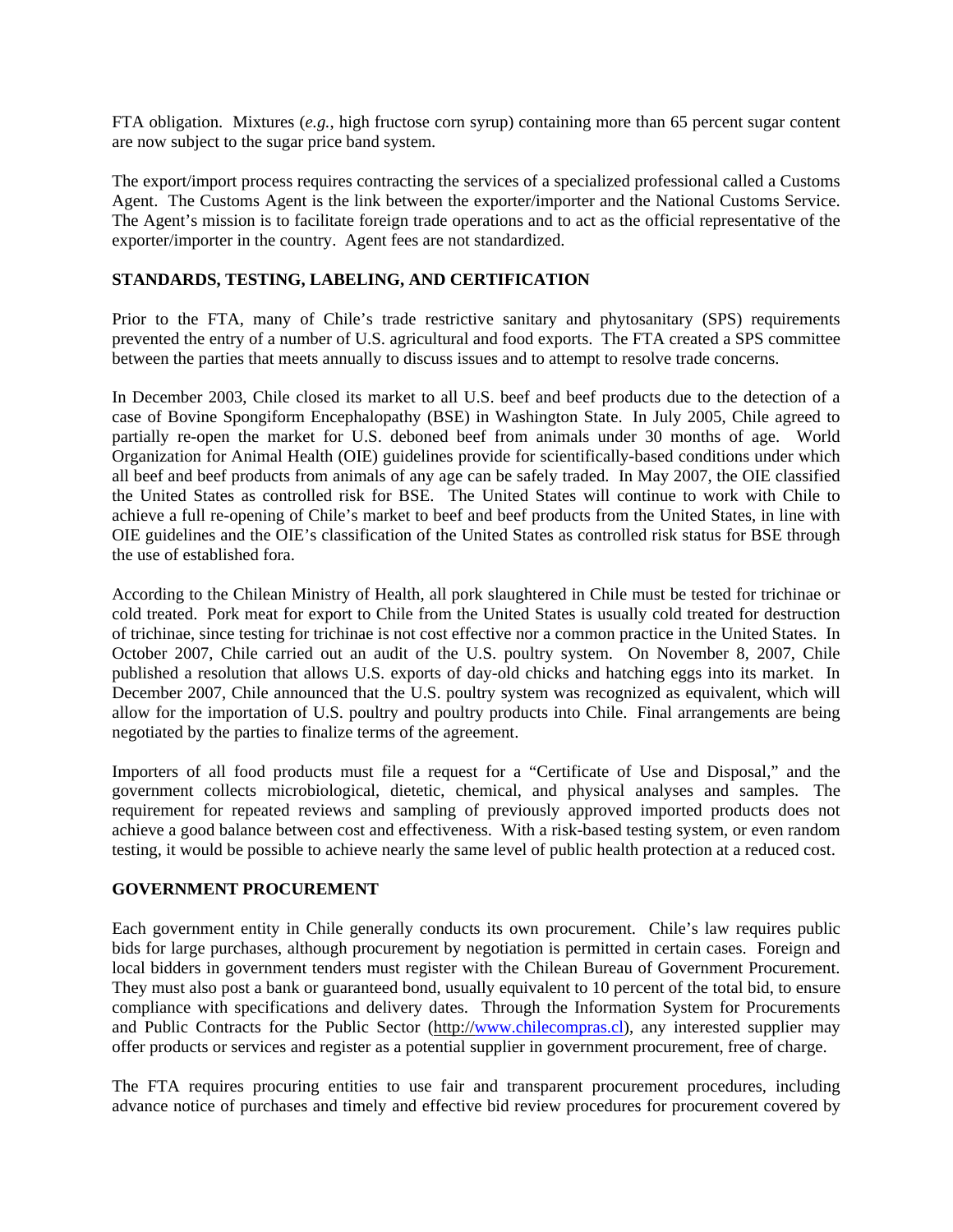the Agreement. It also includes nondiscriminatory provisions that require Chilean entities covered by the FTA to allow U.S. suppliers to participate in their procurement on the same basis as Chilean suppliers. The FTA covers the procurement of most Chilean central government entities, 13 regional governments, 11 ports and airports, and more than 340 municipalities.

Chile is not a signatory to the WTO Agreement on Government Procurement, but it is an observer to the WTO Committee on Government Procurement.

# **INTELLECTUAL PROPERTY RIGHTS (IPR) PROTECTION**

Concerns about the weakening of protection and enforcement of intellectual property in Chile were reflected in the January 2007 decision to place Chile on the Special 301 Priority Watch List. There are substantive deficiencies in Chile's IPR laws and regulations, as well as overall inadequate IPR enforcement. The predominant concerns involve patent and test data protection in the pharmaceutical sector and copyright piracy of movies, music, and software.

The United States will continue to work with Chile to improve enforcement and ensure full implementation of the FTA.

# **Patents, Data Protection, and Trademarks**

Chile's protection of pharmaceutical patents and clinical test data continues to suffer from important deficiencies. Chile has yet to establish a consistently effective and transparent system to address the concerns of patent holders, who report that Chile has authorized the marketing of patent-infringing pharmaceutical products. The United States remains concerned as well about reports that Chile has inappropriately relied on undisclosed test and other data submitted in connection with the approval of innovative drug products in order to approve generic versions of these drugs.

Chile's Trademark Law is generally in line with international standards. However, legislation bringing Chile's law fully into compliance with its FTA obligations is still pending. Some U.S. trademark holders have complained of inadequate enforcement of trademark rights in Chile.

# **Copyrights**

The United States is concerned by an apparent lack of commitment to enforcement and prosecution of intellectual property theft of copyrighted goods. Despite active enforcement efforts by the police, piracy of computer software and video and music recordings remains widespread. Attempts to enforce copyrights in Chile have met with considerable delays in the courts and lenient punishments. According to the International Intellectual Property Alliance, estimated losses due to the piracy of copyrighted materials in Chile totaled \$127.6 million in 2007.

Chile made two sets of amendments to its copyright law in 2003, one to implement the WTO Agreement on Trade-Related Aspects of Intellectual Property obligations and one to implement its FTA obligations. Additional draft amendments are pending in the Chilean Congress.

# **SERVICES BARRIERS**

Chile's relatively open services trade and investment regime stands in contrast to its moderately limited commitments under the GATS. In particular, Chile maintains a "horizontal" limitation, applying to all sectors in its GATS schedule, under which authorization for foreign investment in services industries may be contingent upon a number of factors, including employment generation, use of local inputs, and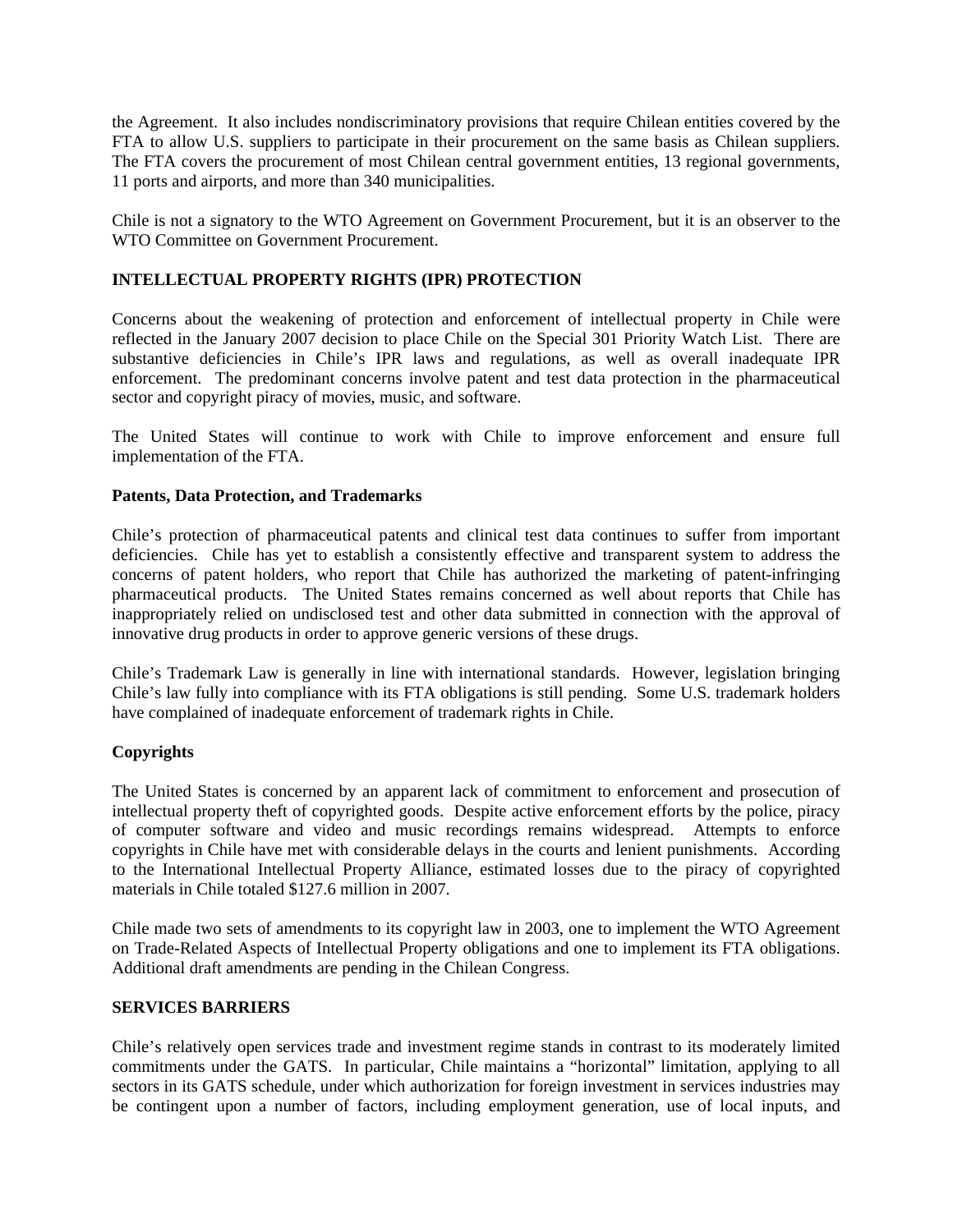compensation. This restriction undermines the commercial value and predictability of Chile's GATS commitments. Commitments in services under the FTA cover both cross-border supply of services and the right to invest. Market access commitments apply across a wide range of sectors, including computer and related services, telecommunications, audiovisual services, construction and engineering, tourism, advertising, express delivery, professional services, distribution services, adult education and training services, and environmental services.

# **Financial Services**

During its WTO financial services negotiations, Chile made commitments in banking services and in most securities and other financial services. However, Chile's WTO Commitment Schedule in the securities sector did not include asset fund management (mutual funds, investment funds, foreign capital investment funds, and pension funds). Foreign insurance companies already established in Chile operate with unlimited access to the Chilean market. Foreign-based insurance companies cannot offer or contract insurance policies in Chile directly or through intermediaries.

Under the FTA, banking, insurance, securities, and related services operate in a more open, competitive, and transparent market than previously. U.S. insurance firms have the right to establish subsidiaries, branches, or joint ventures in all insurance sectors with only limited exceptions. U.S. banks and securities firms are allowed to establish branches and subsidiaries, provide the same range of services as domestic banks, and may invest in local firms without restriction, except under very limited circumstances. U.S. financial institutions can offer financial services to citizens participating in Chile's privatized voluntary social saving plans. Chile now allows U.S.-based firms to offer cross-border services to Chileans in areas such as financial information, data processing, and financial advisory services, with limited exceptions.

#### **INVESTMENT BARRIERS**

Foreign direct investment is subject to *pro forma* screening by the government. The Foreign Investment Committee (FIC) of the Ministry of Economy reviews all foreign investment and sets the terms and conditions for all contracts involving foreign direct investment. FIC approval is required for investment projects: with a value over \$5 million; in sectors or activities normally developed by the government and/or supplied by public services; involving the mass media; and/or by foreign governments or foreign public entities.

Foreign investment projects worth more than \$5 million are entitled to the benefits and guarantees of Decree Law (D.L.) 600, under which the FIC signs a separate contract with each investor. That contract stipulates the time period of the investment's implementation. Under D.L. 600, profits from an investment may be repatriated immediately, but no original capital may be repatriated for 1 year.

Foreign investors in Chile may own up to 100 percent of an enterprise and there is no time limit on ownership. Foreign investors have access to all sectors of the economy with limited exceptions in coastal trade, air transportation, and the mass media. Chile permits investment in the fishing sector to the extent that an investor's home country reciprocally permits Chilean nationals to invest in that sector. Investors domiciled abroad may bring foreign currency into Chile under Chapter 14 of the Foreign Exchange Regulations of the Central Bank. This allows the investor to sell foreign currency freely through the formal or informal exchange market.

The FTA further strengthened the legal framework for U.S. investors operating in Chile. All forms of investment are protected under the FTA, including enterprises, debt instruments, concessions, contracts, and intellectual property. The FTA also explicitly prohibits certain restrictions on investors, such as the requirement to buy domestic rather than imported inputs.